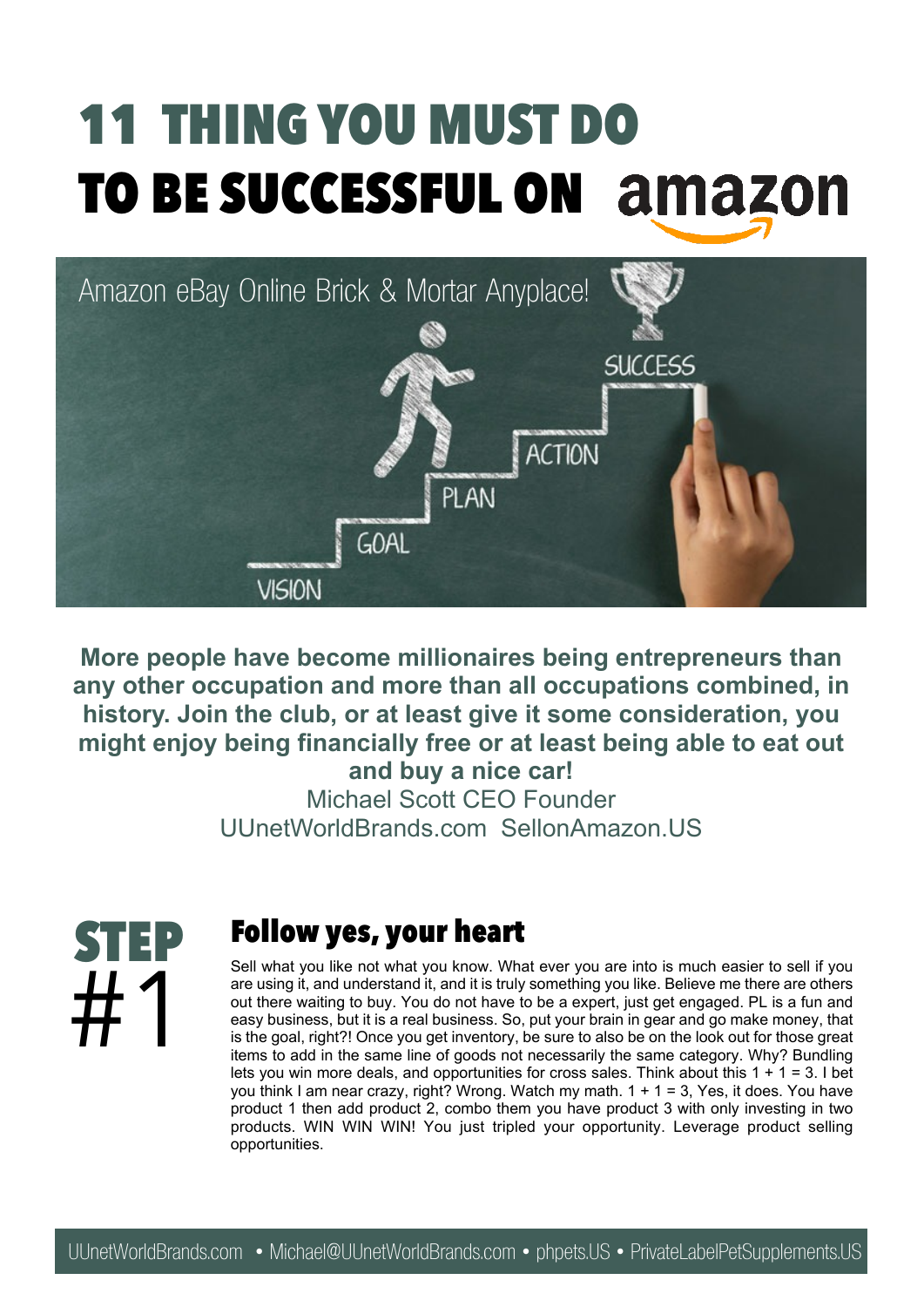#### **11 THING YOU MUST DO TO BE SUCCESSFUL ON**

## **STEP** #2

#### **Source in the country you sell in. Why?**

Customs, shipping and duties will eat a ton of money up off the bottom line if importing. I do not care how cheap it is to make. Buy quality over price. If you have to buy less do so, but in the long run you will sell more. Also, I hear constantly about bad quality coming in even for the simplest products like drawing pencils.… how do you screw that up? Well, one way to stop it is to blind order product from your intended supplier. Find out where the product is being sold and order, you get my idea right? Have them send you a link of a current seller of the product and test it before you invest. If the item arrives as you expected all good, if not run. Also buying in the country your are selling in cuts shipping cost, and risk of loss in transit. I have personally heard of containers falling of ships and sinking. OUCH! Also, you will have a much faster time to market. We love the new Amazon FBA DC twenty minutes away from our plant, and we ship to this new Amazon DC in Ruskin Florida first to get you selling within 36-48 hours of production. So, look and see how many days is your manufacturer away from a Amazon DC? Usually you can count 10 business days between shipping and check in. Back to sourcing… remember all the Chinese failures in this country. Poison dog food, poison dog treats, poison baby formula, poison dry wall and more and more I know of. Now I know some Chinese manufacturers that are great, but if the price seems remarkable, say no thank you and do not buy. Do more home work, someone is making your product for sure. It is a very big world. Keep looking. Educate yourself.

# **STEP** #3

#### **Find a reputable manufacturer**

Get a niche product in a fast moving category, or become the super star in a slow category and dominate it. Find a manufacturer that is supporting other buyers. If your manufacturer has no products on Amazon you will be baby sitting. Nothing is worst than trying to tell a manufacturer that you are going to Amazon and they balk, or worse have never shipped to a Amazon FBA DC. You might as well cut your wrist now, they are going to bleed you out. Run, don't walk, stop emailing them, just run with your hair on fire. If a manufacturer wants 100% up front run. This is a sign they do not have capital to work from, and if they go under you are burnt toast! Best manufacturer is the one that has a current relationship that is shipping into Amazon if you are going to Amazon. Let me say if you are using a manufacturer that is shipping into Amazon, they know how to ship to the rest of the world. Go with that one if you are looking global.



#### **Research the market. Is the product selling?**

What are the sell throughs and speed of sales for the product and seller you are tracking. More time you spend here the better your chances for success. It is not unusual to change your mind 5 times before you are focused. For sure, never arbitrage a product that is on the way out. You will have returns up the well, you know. Why? Because a lot of manufacturers recycle the UPC codes. So, you are selling some product without all the features of the new product that is just out and it has the same UPC code, you are going to fail big time, hope you like a lot of junk, you just got it all returned to you and you paid shipping or disposal fees to Amazon, they throw away some cool stuff. I always say to buyers buy a new UPC code or if you really want to protect yourself or go the FNSKU route. Life is good! Use the Amazon FNSKU coding system, it is free.... yippie Amazon and this is about the only thing free from Amazon. There are some awesome training videos now free on the Seller Central back end, watch as many as you can. Amazon wants you to be wildly successful. Just know that the FNSKU is Amazons and not yours. Don't try the FNSKU idea on Ebay or the other 5 market places around the world. The other market places have zero idea what that alpha number is since it does not follow the rest of the world order. You can FNSKU on AMZ. Suggestion FNSKU you control it, AMZ issues it, and you can stop pirates easily that high jack your product.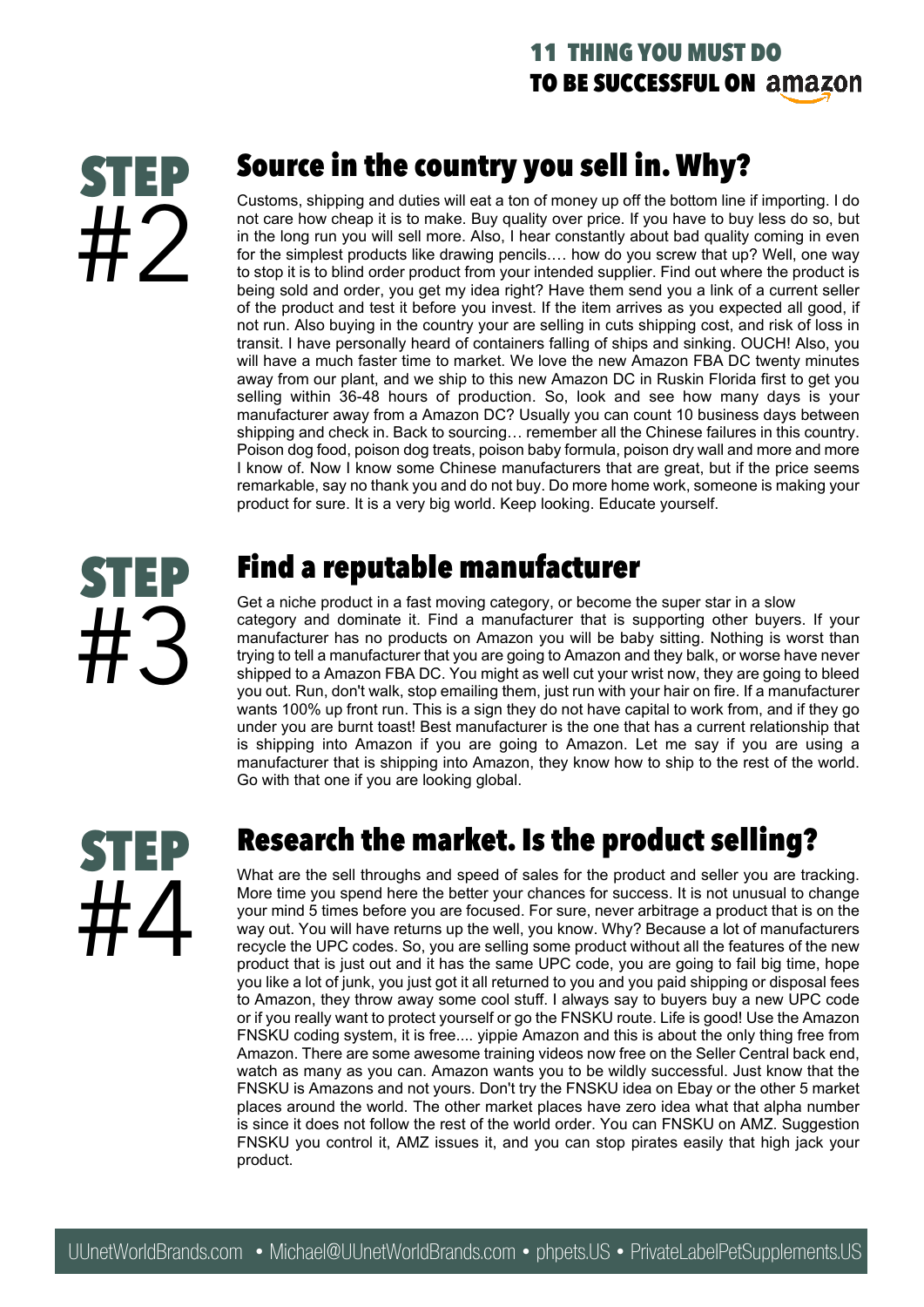# **STEP** #5

#### **Protect your name brand & sell it in the future!**

Over the years I have seen some very creative and smart names, that the owner was so sure they outsmarted the world, that they were served up papers saying STOP! Take our name off your product or see you in court, or we are calling AMZ and telling them to pull your listings.… OOOUUCCCHHH. We offer you free Trademark attorney consulting. Let me say, I have seen Kevin unwind some very serious and ugly situations without heading to court and or the AMZ shutting you down. Please...... check with Kevin to make sure you are legal, and good to go. The simplest thin  $s$  such as using  $a +$  sign versus the "Plus" can cause you to loose lots of sleep. Also.… you cannot take that big fat payoff check like one of our customers got for \$6 Million. Is that enough ZEROOOOOOs to make you register your name… I thought so.



#### **Are you bank rolled? You might need Ubernomics**

If you are scrimping, stop, wait, and come back to this idea when you have a bank roll. Go drive Uber and make extra money fast so you can get going. Where does the money go? You need production money, marketing money, advertising, shipping, and enough inventory to give away 100 to 300 pieces. If you think you are not giving away one product, because this is your Uber money and this is America. Well you just failed selling on Amazon 101. One great thing about selling and making money in America. Everyone has the right to go broke or be successful. You just picked option one. Go back to the starting line again. You might need a professional SEO expert, for Amazon, yes, not for Google. Also a professional launch company could be necessary if you are not moving product. If you are not in a position to do this financially, then go the arbitrage route and make a ton of money fast. No do not go buy products and sell them on AMZ, go to directly to Ebay and pull products you never have to buy from AMZ and get paid fast and quick from Ebay using the Paypal system, leverage up Ebay, and take from AMZ. You can clear \$100K a year full time doing this and never own anything. I know. This is legal folks and you can control \$200,000 of name brand products without ever buying them or seeing them, or shipping them. Arbitrage is the way to make cash with zero risk.



#### **Get it right, now, not later!**

Set up your AMZ Seller Central account and test it. Learn how to price, market, watch videos, call for help, yes Amazon will pick up the phone. Now let me warn you, call Amazon 50 times on the same topic the odds are you will get 25 different answers. So, before you call make really sure you even understand your question. If you cannot make out what you are asking how is the voice on the other end of the phone going to to know. Patience is a virtue here. Get off your butt, and sit in front of your computer for hours learning the Seller Central account and settings. If you do not spend time learning the system you will sell nothing, yeap a big fat ZERO. Get engaged in your business, you got this far, do it. My first time in the Seller Central area was like way overwhelming, and painful, damn intimidating, but after about twenty hours on the board, I can make that thing sell and make money. Walk before you run, but run to the Seller Central account don't run away. Everyone I know that is on Amazon went through this, welcome to pain and suffering 101. If a monkey can fly a space craft, you can fly Amazon. No doubt about it. You got this!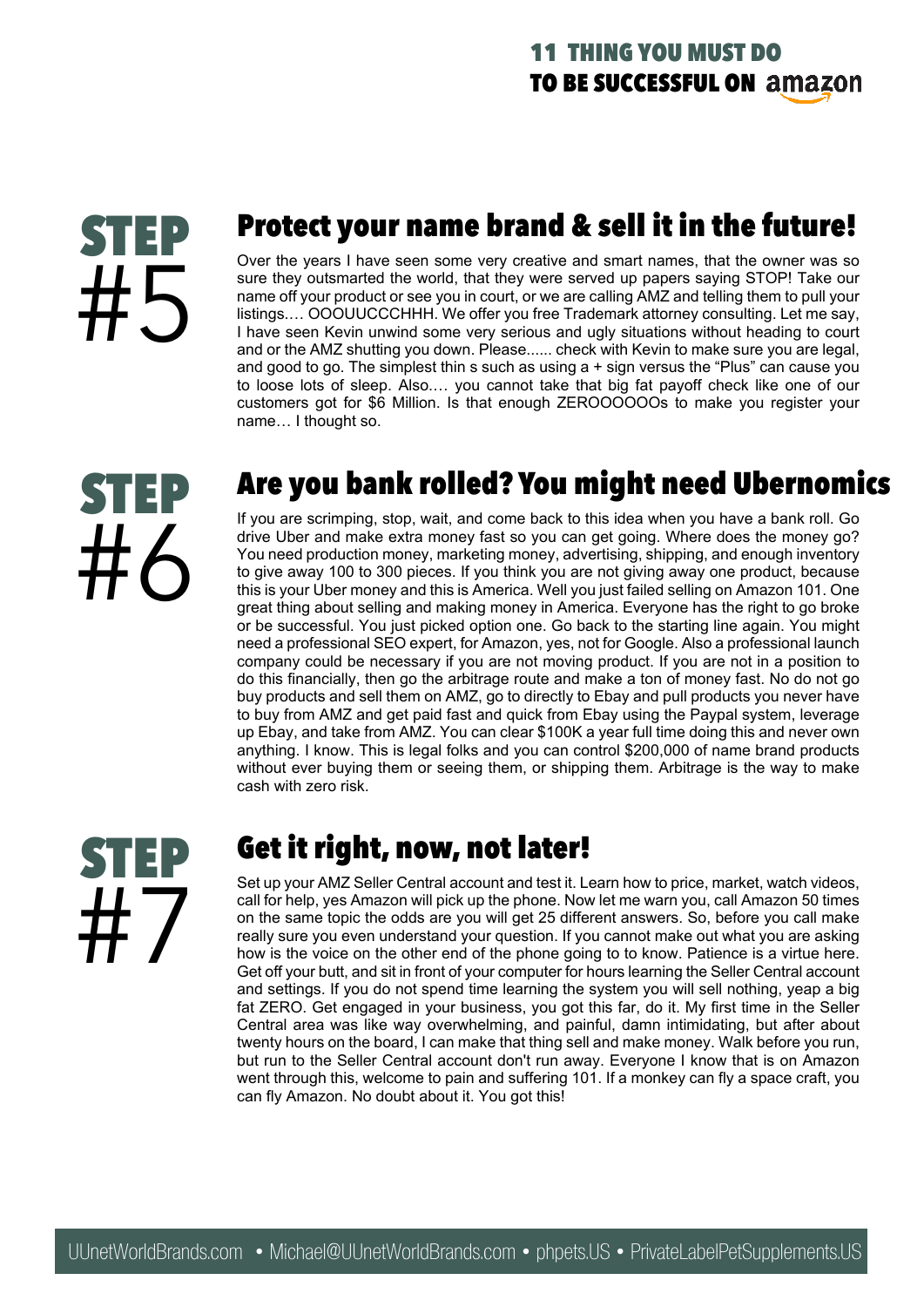

#### **Launch week! Live & breath it, slow time baby!**

This is your new business, how exciting. The most successful sellers we have are doing this full time, or at least after work for several hours. Let it consume you. Set sales goals. Buy advertising inside the Amazon eco system, boost sales, forget Google pay per click unless you have a external web site. Have a plan for your business, and execute. To start out try to hit these numbers and watch what happens. 1 sell a day in 2 weeks. 5 sales a day in 30 days, 10 sales a day in 60 days, and 35 sales a day in nine months. Man, cash is rolling in. Try to include free shipping to win the buy box if you have competing products. Sell at a loss to get on page one, and generate reviews, then sneak attach, slowly raise prices. Do not set a artificial high price showing a mark down. Amazon is kind enough to take your artificial high price and make you pay points in real money. Instead bomb the pricing floor, because net wise you just made more than the normal way people think. Make coupon codes, email every person on the planet you know. Get some marketing tools, and call everyone that buys a product from you. Leave voice mail, but call them, or text them if you are lazy. Few people have a home phone, so chances are you will hit them between the eyes, don't pander them daily, please, or Amazon is going to spank you. Someone will call Amazon and Amazon is not going to be nice to you. Ever argue with your mother law, well think of Amazon as the Mother of all Mother in laws. Ouch if you cross her, and mess with her kid. More contact with your customers, more sales and reviews. Do not ever run out of inventory, never or you will sink instantly and the Amazon algorithm will flush your ranking like a gold fish in the toilet. Down you go, hard work, money, everything.........you are drowning now. It will take three months to even get close to where you were. Buy inventory if you are selling, if not dump it. Our golden rule is if you hit 300 pieces in inventory depending on the product you are late in ordering. Do not ever never delay your buying to replenish inventory. Unplanned things happen at the manufacturing level.



#### **Marketing SEO Advertising**

To really get a product moving if you are selling in a crowded space always check out the key words your competition is using. Play with the SEO settings, make sure you do this, or you might show up under some goofy not connected category. Example, you sell the best toilet bowl brushes on earth, but the SEO has you in toothbrushes. Yeap really, seen it. Wrong move. Google pay per click is D.O.A. within Amazon ecosystem. Save your money. Amazon advertising beats all. Our data shows if you are smart, \$1 invested = \$10 of revenue on average. So, simply put \$1,000 should equal \$10,000. OK, don't have \$1,000 a month, time to go drive Uber again till you are screaming out of the Amazon FBA DC's. If your sales are not moving upward every ten days, you are not engaged, or simply lazy. Give the results about 20 days to kick in, and it will kick in. If you are on Facebook offer up a squeeze page and a special offer. Push all those out of focus Facebookers to your Amazon listing, really, it works, stay at it. The last thing you need at this point is a eCommerce web site. Stick to Amazon first, Facebook second. This will make you money. Last, get a free e-book to give away. I mean a good one, not some lame one, and then go to Fiverr.com and have a e-book cover made to sexy up your \$5.00 e-book. Buy a series for around \$15.00. Happy camper sales roll into town cash on board.